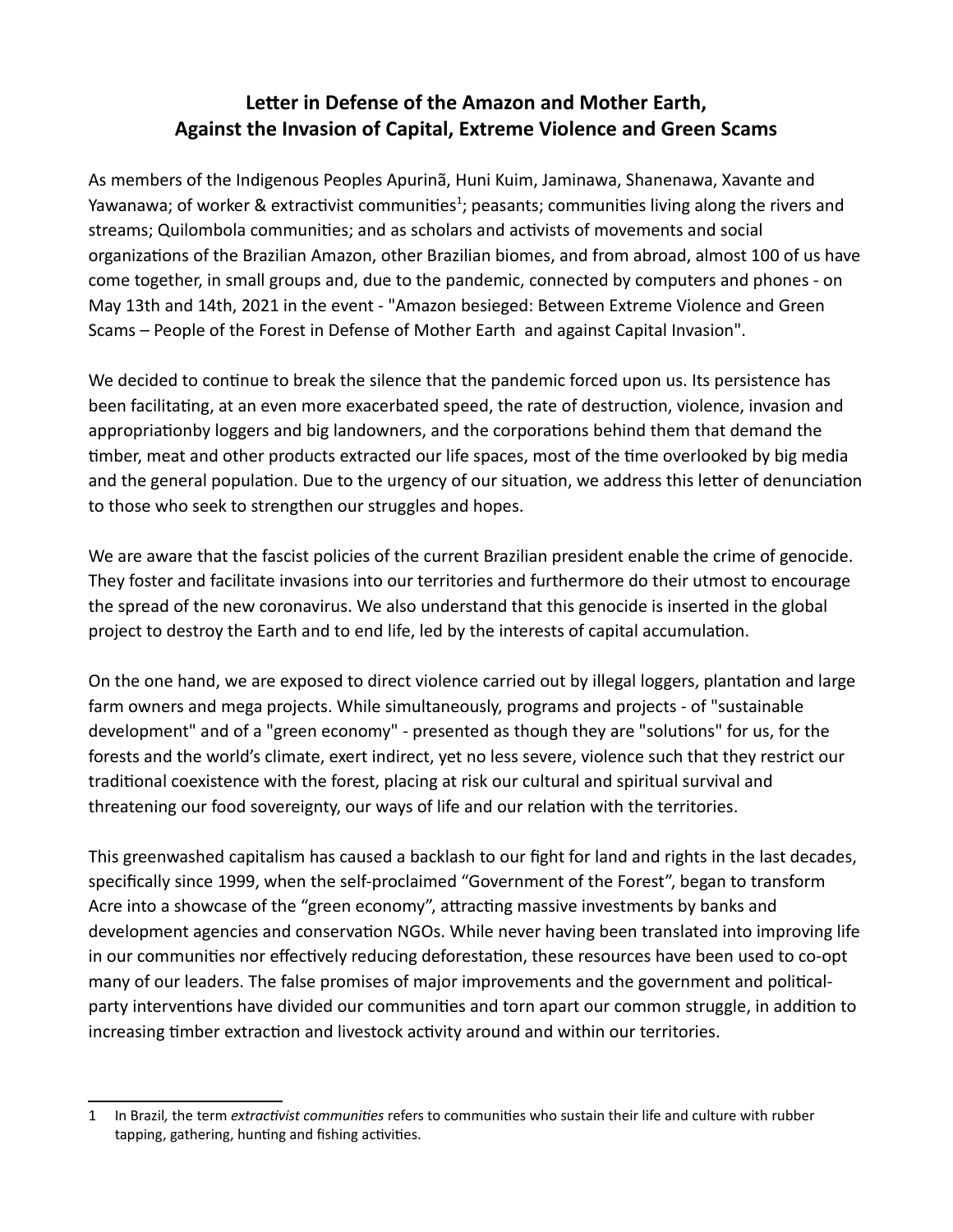Beyond being besieged by these two forms of direct and indirect violence perpetrated by capitalist companies and because we coexist with the land, we are even more affected by the changes in the climate and the forest, which are Mother Earth's responses to the global project of destruction and death include floods, droughts, the extinction of various plants and animals and the appearance of new diseases, such as Covid-19.

We firmly condemn the following situations:

• Land grabbing, extensive illegal deforestation and invasions into our territories, the poisoning of our streams with pesticides, threats of violent dispossession and assassination of forest dwellers have taken on unprecedented proportions in the Brazilian Amazon. Instead of protecting our rights when facing this situation, the government has actually facilitated more and more depredation of Amazon land. When we denounce these acts to the responsible government entity, we receive no response and our alerts go unheard.

• The demarcation of territories is a crucial element in the fight for survival for nearly 180 Indigenous Peoples in the Brazilian Amazon. Today in the Brazilian Congress, the ruralist and evangelical parties continuously launch increasingly violent attacks against this Constitutional right and try to destroy this right and impede any future demarcations, specifically through the Proposed Constitutional Amendment 215 and the establishment of a "marco temporal" (*a thesis defended by those capitalist sectors directly interested in indigenous lands, claiming that the indigenous peoples can only claim the lands that are traditionally occupied by them if they occupied and owned these lands on the date when Brazil´s last constitution was proclaimed (05/10/1988), ignoring the whole historical process of violent eviction of indigenous peoples from their territories*).

• The offsetting projects of forest carbon or biodiversity, which are advancing throughout the Amazon, namely REDD+ ( Reducing Emissions from Deforestation and Forest Degradation, PSA (Payment for Environmental Services) or, more recently, "Nature-based solutions" are also part of a broad process that is trying to take control of our spaces and ways of life. We have reached the conclusion that the continuous name changes and the incomprehensibility of the acronyms and technical terms that accompany these projects and programs, which prevent any transparency and effective participation on our part, are intentional and serve to obfuscate the true nature of these undertakings and policies, which seek only to legitimize the continued pollution and destruction of nature by industries, especially those in Germany, the United Kingdom, the United States and other countries where the largest polluters in the world have their headquarters. We feel that in this context the word "sequester", refers less to the often mentioned carbon but more specifically to the Amazon as a space for life and diversity. While the promoters and intermediaries of these projects are making a profit, rules and restrictions on land use are being imposed upon us, and the so-called "Benefit Sharing", if any, is restricted to the donation of some consumer goods, trinkets such as recycled tin can stoves, water filters or oral hygiene kits. In our view, the function of these projects is comparable to that of the nasal ring that farmers place on the ox to guide and control it. To the degree that we accept them, we are surrendering our self-determination.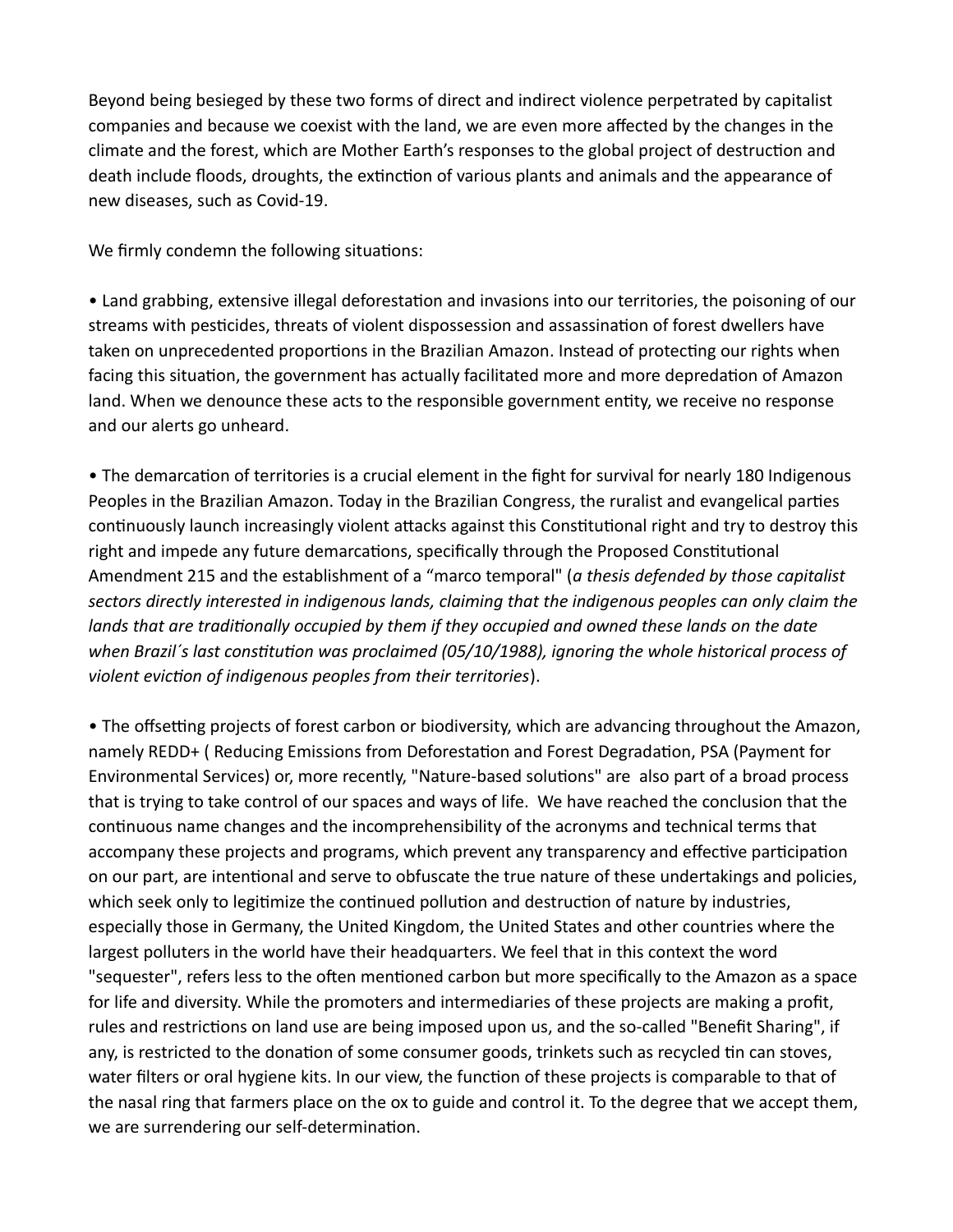• We are concerned about various public policies, government programs and the creation of laws that permit the transformation of the Amazon into a carbon sink and gradually "safeguarded" while criminalizing and expelling people from the forest: the German government REM program ("REDD Early Movers" in English) supported for years the implementation of the Incentive System for Environmental Services (SISA) by the "Government of the Forest" in Acre. The situation of communities in Acre has worsened during this period, while cattle ranching, logging and deforestation have expanded. To this day, we do not know what happened to the resources paid under the programme. Now, REM seeks to impose REDD in Mato Grosso, the Brazilian state infamous for its agribusiness, and we fear that the main beneficiaries of these resources there will be the oligarchies linked to this sector. In both Acre and Mato Grosso, REM does not include support, much less guarantees for the demarcation of Indigenous lands. Another process that concerns us is the 2008 creation of the Governors' Task Force for Climate and Forests (GCF), and the 2010 agreement between the governments of Acre, California (USA) and Chiapas (Mexico). These initiatives aim to trade REDD credits from our forests to industries. While these industries, such as refineries in California, gain their "right to pollute", the urban communities that live close to them continue to be directly affected by the emission of harmful gases. We declare our solidarity with these communities and reiterate that we refuse any "benefits" from such businesses.

• The communities' right to free, prior and informed consent, as provided for by the ILO's Indigenous Peoples and Tribes 169 Convention, is not respected in the projects like REDD and PSA nor in the implementation of agribusiness product flow infrastructure mega projects. At times, two or three people are called to a meeting to be able to claim later on that consultation was held.

• Although various women's organizations fight for increased participation in the construction of policies and projects, there still does not exist effective participation by Indigenous and peasant women in these processes. In this context, we refute the testimony of one of our relatives who participates in the GCF "indigenous program". In a video produced and released over the internet by the Pro-Indian Commission, she refers to Indigenous women's protagonism in the decision-making arenas over environmental policies and Indigenous rights. This protagonism does not exist, and this woman does not represent us. If the GCF considered the real voices of Indigenous women, it would cease its attempts to impose REDD on our territories.

• The State has become an accomplice in this enormous depredation and continues to enable the acquisition of control over Amazon land on behalf of capitalist interests. For example, the Rural Environmental Registry (CAR in Portuguese), as prescribed by the 2012 new Forestry Code in conjunction with laws and decrees and government programs that have been created in parallel, supposedly to regularize land tenure, facilitates not only acts of land grabbing but also programs like REDD.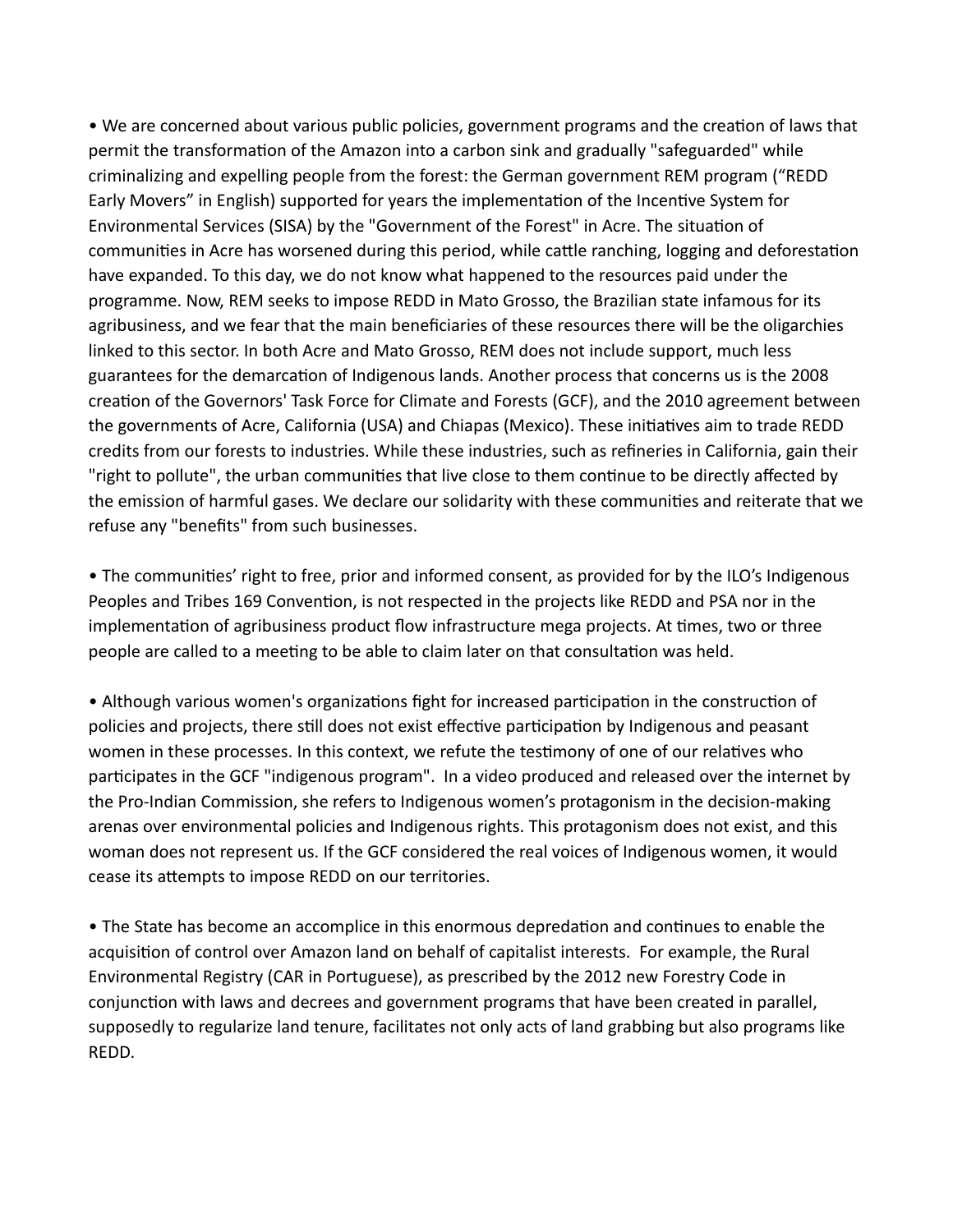• During the great flood that occurred in Acre in March 2021, many Indigenous Peoples' communities, and fields and homes of peasants and riverside communities were destroyed, and many are still unable to adequately feed their families.

• Community hunting and wood use prohibitions and the environmental inspection systems in our territories have exacerbated the food and housing crises.

• Our young people are perpetually seduced by consumerism which the dominant development model has imposed and, more and more, they end up leaving their villages and become lost in the cities' peripheries.

• As a consequence of social exclusion and deprivation, crime and violence have been increasing not only in the city but also in the rural areas and in forest communities. In the present scenario with the government's policy of death, dominant political groups and the police are not only not deterring but are increasingly instigating and promoting even more such deeds. Not only in the rural areas but also in the cities, corporations in complicity with governments threaten, expropriate and dispossess people from their homes. We express our solidarity with the almost 1500 families from Vila Nazare in Porto Alegre who have lost their homes and are watching the community where they lived for more than 50 years be erased from the map as a result of the Salgado Filho Airport runway extension, a concession granted to the German corporation Fraport. While at the same time, airlines and petroleum companies that have benefitted from this project, purport to "compensate" their carbon emissions through REDD projects in the Amazon. In this manner, violence and destruction is perpetuated while they pronounce on their websites their Reduction Scheme for International Aviation (CORSIA/ICAO) as an "opportunity for Brazil" and post claims that they are protecting the forest.

• In this same context, we manifest our solidarity with the people who live in the Jacarezinho community where a couple of days before our event, the worst massacre in the history of Rio de Janeiro occurred. We vehemently express our repudiation of the Mato Grosso State Legislative Assembly's motion of support on May 11th and the subsequent motion of applause by the Cuiaba City Council on May 13th, congratulating the police operation that was responsible for the massacre in Rio de Janeiro. We demand that this case be immediately investigated with transparency and that the State fulfill its responsibility of deterring violence instead of encouraging and perpetrating it.

In the face of the situations described above, we resolved the following:

● We shall strengthen the discussion and reflection process and resistance against invasions by capital and its "green" scams in the Amazon. This process started with the Letter of Acre in 2011 and since then, we held a number of encounters, engaged in protests, declarations and collective mobilization actions in Brazil and internationally, until these activities were interrupted by the pandemic but are being resumed through this encounter with which we are hoping to break the silence and seek once again to strengthen our struggles.